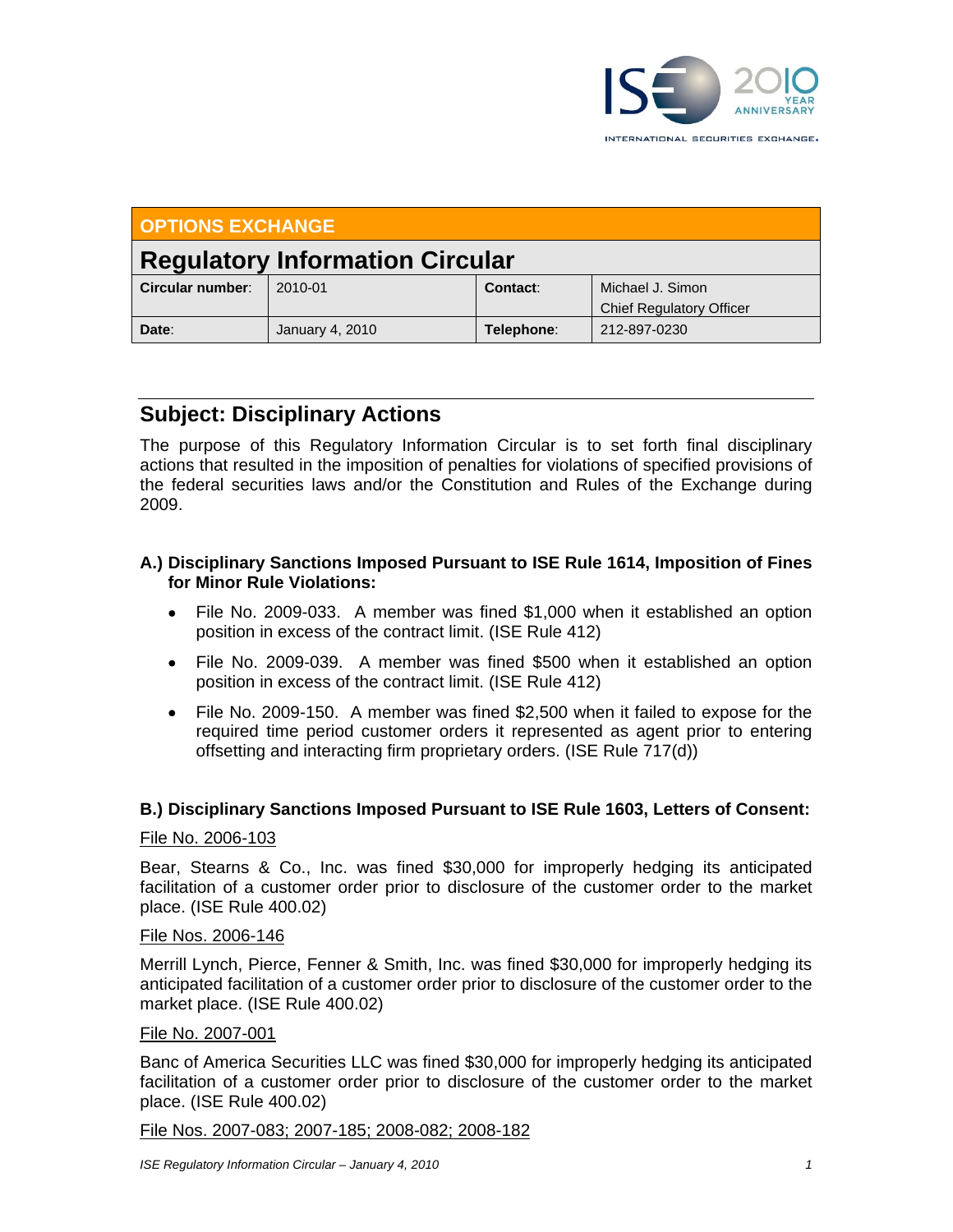

Israel A. Englander & Co., Inc. was fined \$80,000 and made a restitution payment of unpaid execution fees due the Exchange in the amount of \$37,997.82 for entering orders with incorrect information regarding account type and for failing to maintain satisfactory written supervisory procedures to assure compliance with applicable rules regarding accurate identification of account type. (ISE Rules 401; 712(a))

#### File Nos. 2007-162; 2008-006

Goldman, Sachs & Co. was fined \$10,000 for sending P/A Orders through the Linkage that did not reflect the terms of a public customer order, and in certain instances for failing to pass along the execution of a P/A Order to the customer. (ISE Rule 400)

#### File Nos. 2007-162; 2008-006

Timber Hill LLC was fined \$10,000 for sending P/A Orders through the Linkage that did not reflect the terms of a public customer order, and in certain instances for failing to pass along the execution of a P/A Order to the customer. (ISE Rule 400)

#### File Nos. 2008-018; 2008-019; 2008-021; 2008-061; 2008-064; 2008-112; 2008-114; 2008-178; 2008-180

Archelon, LLC was fined \$115,000 for, as Competitive Market Maker, failing to quote the required percentage of options classes to which it was appointed, failing to quote the required percentage of the series for options it quoted, and failing to maintain a continuous quote for all series until the close of trading. (ISE Rules  $804(e)(2)(i)$ ; 804(e)(2))

## File Nos. 2008-076; 2008-127; 2008-130

Bulltick, LLC was fined \$12,000 for failing to expose for the required time period customer orders it represented as agent prior to entering offsetting and interacting proprietary and broker dealer orders. (ISE Rules 717(d); 717(e))

#### File No. 2008-133

Maxim Group, LLC was fined \$1,000 and made a restitution payment of unpaid execution fees due the Exchange in the amount of \$360.00 for entering orders with incorrect information regarding account type. (ISE Rule 712)

#### File Nos. 2008-133; 2008-182; 2009-032

Ronin Capital, LLC was fined \$7,500 and made a restitution payment of unpaid execution fees due the Exchange in the amount of \$407.16 for entering orders with incorrect information regarding account type and for failing to adequately supervise to assure compliance with applicable rules regarding accurate identification of account type. (ISE Rules 401; 712(a))

#### File Nos. 2008-178; 2008-180; 2009-101; 2009-013; 2009-081; 2009-145

Group One Trading, LP was fined \$25,000 for, as Competitive Market Maker, failing to quote the required percentage of the series for options it quoted, failing to maintain a continuous quote for all series until the close of trading, and for submitting quotations that exceeded the required spread quote differential prior to the opening rotation. (ISE Rules 803(b)(4), 804(e)(2)(ii), 904(a)(2))

File No. 2009-072